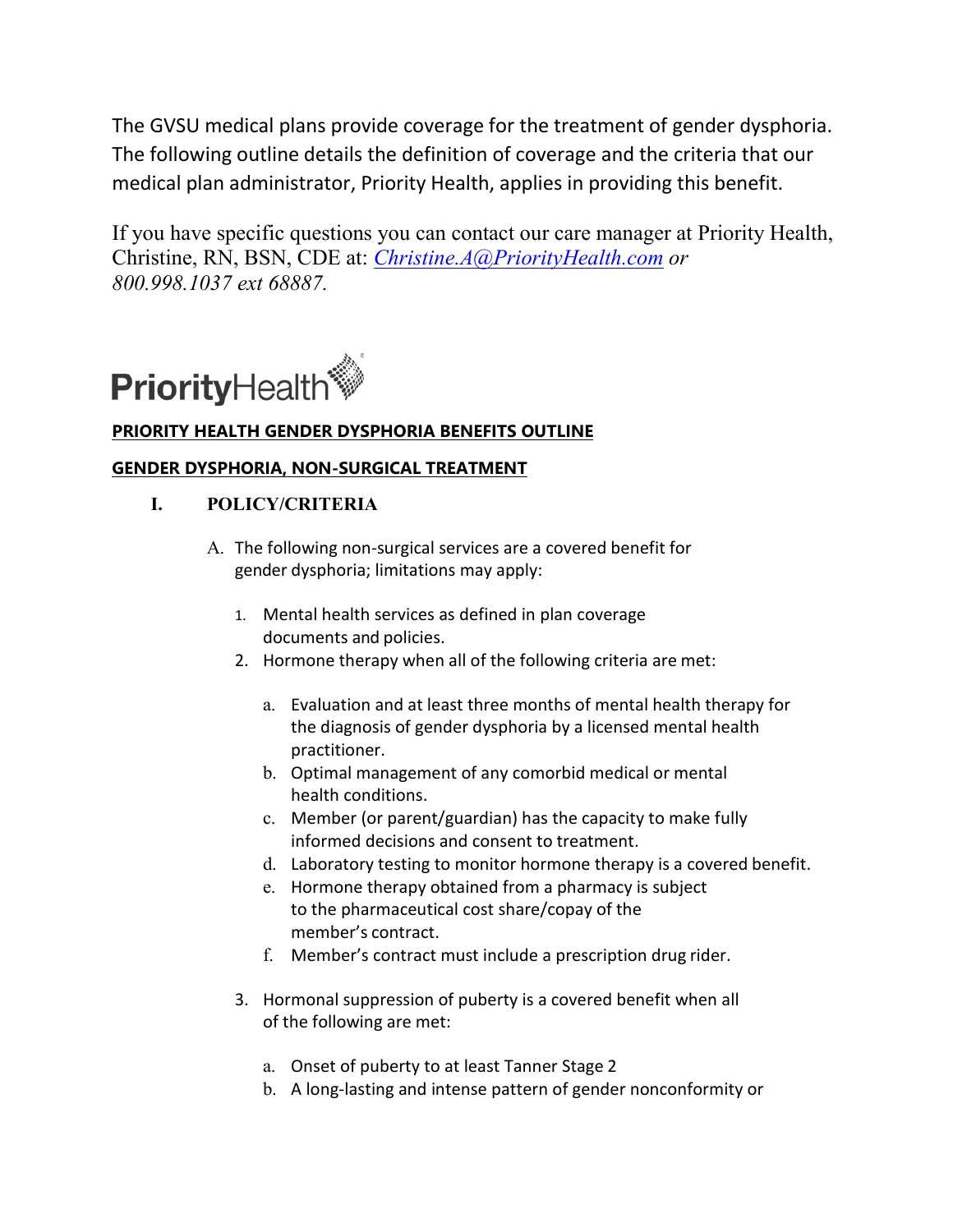gender dysphoria (whether suppressed or expressed)

- c. Gender dysphoria worsened with the onset of puberty
- d. Except in the case of an emancipated minor, parent(s) or guardian(s) consent(s) to treatment, and is(are) involved and supportive in the treatment process
- e. All of the criteria in 2 above are met (2a-2e)

*Note: Implanted hormone therapy is covered at the medical benefit.*

- B. Non-surgical services for gender dysphoria are limited to coverage as defined in A1, A2 and A3 above. Non-covered services include, but are not limited to the following:
	- 1. Cosmetic items and services (e.g. cosmetics, hair removal, wigs)
	- 2. Voice therapy
	- 3. Reproductive services (e.g. harvest, preservation, storage of eggs or sperm, surrogate parenting). See plan documents and "Infertility Diagnosis and Treatment/Assisted Reproduction/Artificial Conception" and "Sperm & Oocyte Retrieval and Storage" medical policies.
- C. See "Gender Reassignment Surgery" medical policy for coverage of surgical services for gender dysphoria.

### **II. MEDICAL NECESSITY REVIEW**

| $\boxtimes$ Required *                 | $\Box$ Not Required | Not Applicable |
|----------------------------------------|---------------------|----------------|
| *Required for certain pharmaceuticals. |                     |                |

#### **III. BACKGROUND**

Gender dysphoria is defined as discomfort or distress that is caused by a discrepancy between a person's gender identity and the person's assigned sex at birth (World Professional Association for Transgender Health [WPATH], 2012), including the associated gender role and/or primary and secondary sex characteristics. Gender dysphoria can be alleviated through various treatments, some of which involve a change in gender expression or body modifications, such as hormones and/or surgery.

Mental health professionals play a strong role in working with individuals with gender dysphoria as they need to diagnose the gender disorder and any co-morbid psychiatric conditions accurately, counsel the individual regarding treatment options, and provide psychotherapy (as needed) and assess eligibility and readiness for hormone and surgical therapy. Once the individual is evaluated, the mental health professional provides documentation and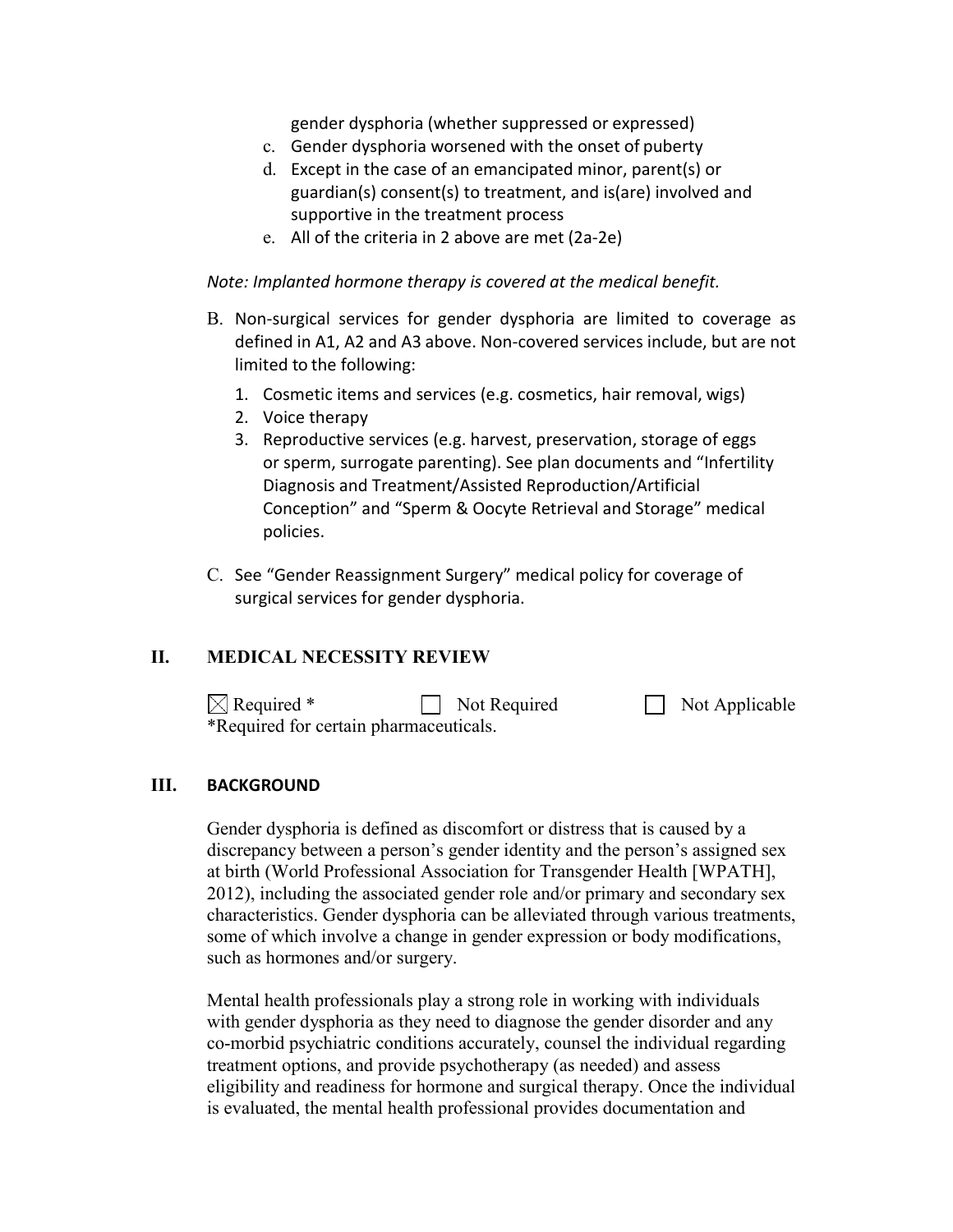formal recommendations to medical and surgical specialists. Documentation recommending hormonal or surgical treatment should be comprehensive and include all of the following:

- individual's general identifying characteristics
- the initial and evolving gender, sexual and psychiatric diagnoses
- details regarding the type and duration of psychotherapy or evaluation the individual received
- documentation of the extent to which eligibility criteria have been met
- the mental health professional's rationale for hormone therapy or surgery
- the degree to which the individual has followed the standards of care and likelihood of continued compliance
- whether or not the mental health professional is a part of a gender team

After diagnosis of gender dysphoria is made, the therapeutic approach is individualized but generally includes three elements: sex hormone therapy of the identified gender, real life experience in the desired role, and surgery to change the genitalia and other sex characteristics.

Hormone replacement therapy (HRT) plays a role in the gender transition process whereby biological males are treated with estrogens and antiandrogens to increase breast size, redistribute body fat, soften skin, decrease body hair, and decrease testicular size and erections. Biological females are treated with testosterone to deepen voice, increase muscle and bone mass, decrease breast size, increase clitoris size, and increase facial and body hair. In both sexes HRT may be effective in reducing the adverse psychologic impact of gender dysphoria.

Adolescents may be eligible for puberty suppressing hormones as soon as pubertal changes have begun. In order for adolescents and their parents to make an informed decision about pubertal delay, it is recommended that adolescents experience the onset of puberty to at least Tanner Stage 2. Some children may arrive at this stage at very young ages (e.g., 9 years of age). Studies evaluating this approach only included children who were at least 12 years of age (Cohen- Kettenis, Schagen, Steensma, de Vries, & Delemarrevan de Waal, 2011; de Vries, Steensma et al., 2010; Delemarre-van de Waal, van Weissenbruch, & Cohen Kettenis, 2004; Delemarre-van de Waal & Cohen-Kettenis, 2006).

Two goals justify intervention with puberty suppressing hormones: (i) their use gives adolescents more time to explore their gender nonconformity and other developmental issues; and (ii) their use may facilitate transition by preventing the development of sex characteristics that are difficult or impossible to reverse if adolescents continue on to pursue sex reassignment.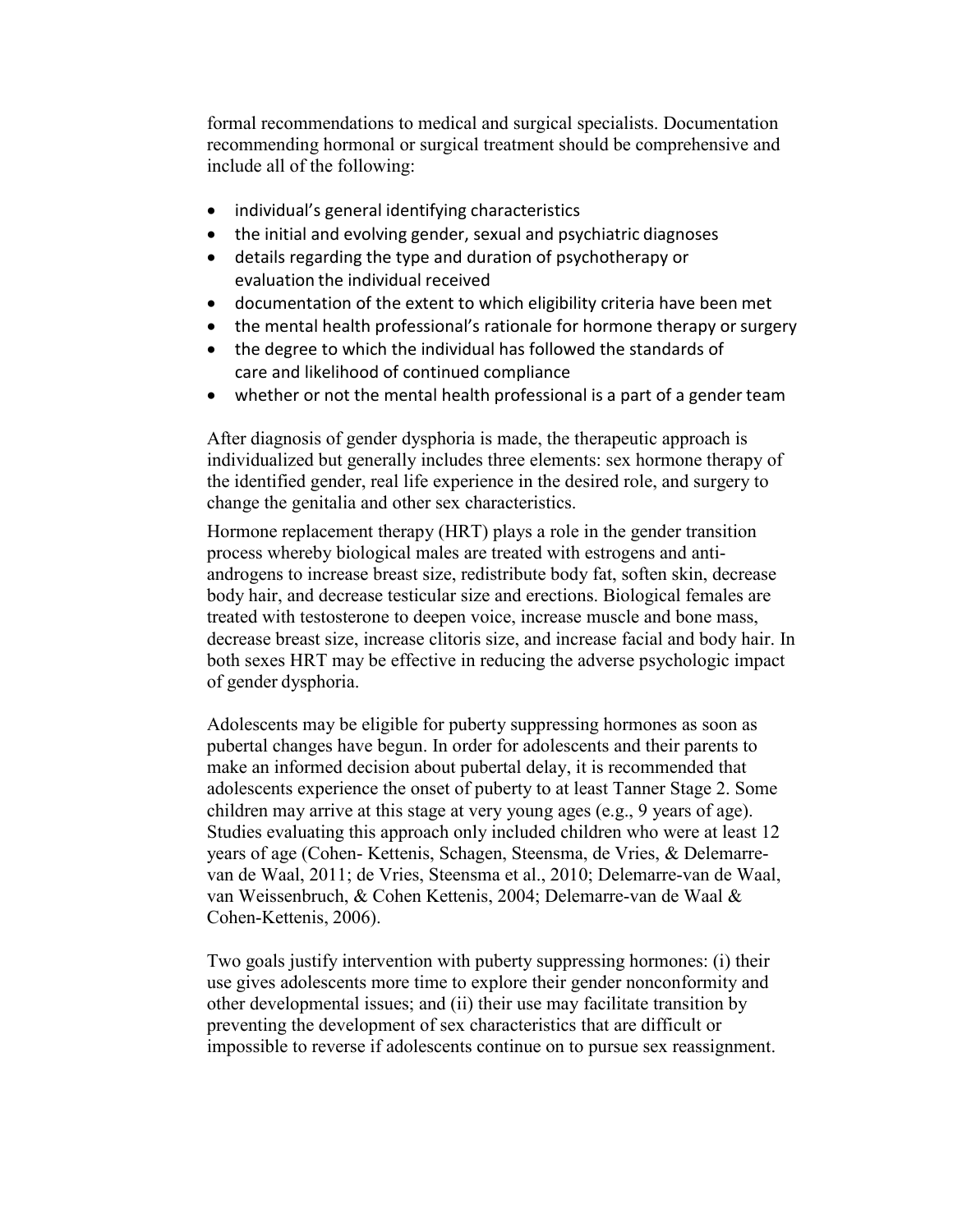Puberty suppression may continue for a few years, at which time a decision is made to either discontinue all hormone therapy or transition to a feminizing/masculinizing hormone regimen. Pubertal suppression does not inevitably lead to social transition or to sex reassignment.

The individual identified with gender dysphoria also undergoes what is referred to as a "real life experience", prior to irreversible genital surgery, in which he/she adopts the new or evolving gender role and lives in that role as part of the transition pathway. This process assists in confirming the person's desire for gender role change, ability to function in this role long-term, as well as the adequacy of his/her support system. During this time, a person would be expected to maintain their baseline functional lifestyle, participate in community activities, and provide an indication that others are aware of the change in gender role.

## **IV. REFERENCES**

- 1. Standards of Care for the Health of Transsexual, Transgender, and Gender Nonconforming People, 7th Version. The World Professional Association for Transgender Health (WPATH). [www.wpath.org](http://www.wpath.org/)
- 2. Gender Dysphoria Non-Surgical Treatment Benefit Policy, Health Alliance Plan, 2017.
- 3. Transgender Services Medical Policy, Blue Cross/Blue Shield/Blue Care Network of Michigan, 5/1/2018.
- 4. Up-to-date. Management of gender nonconformity in children and adolescents. Accessed May 17, 2018
- 5. Hembree WC, et al. Endocrine Treatment of Gender-Dysphoric/Gender-Incongruent Persons: An Endocrine Society Clinical Practice Guideline. *J Clin Endocrinol Metab*, November 2017, 102(11):3869–390
- 6. Hayes, Inc. Suppression of Puberty in Adolescents with Gender Dysphoria. Search & Summary. March 9, 2017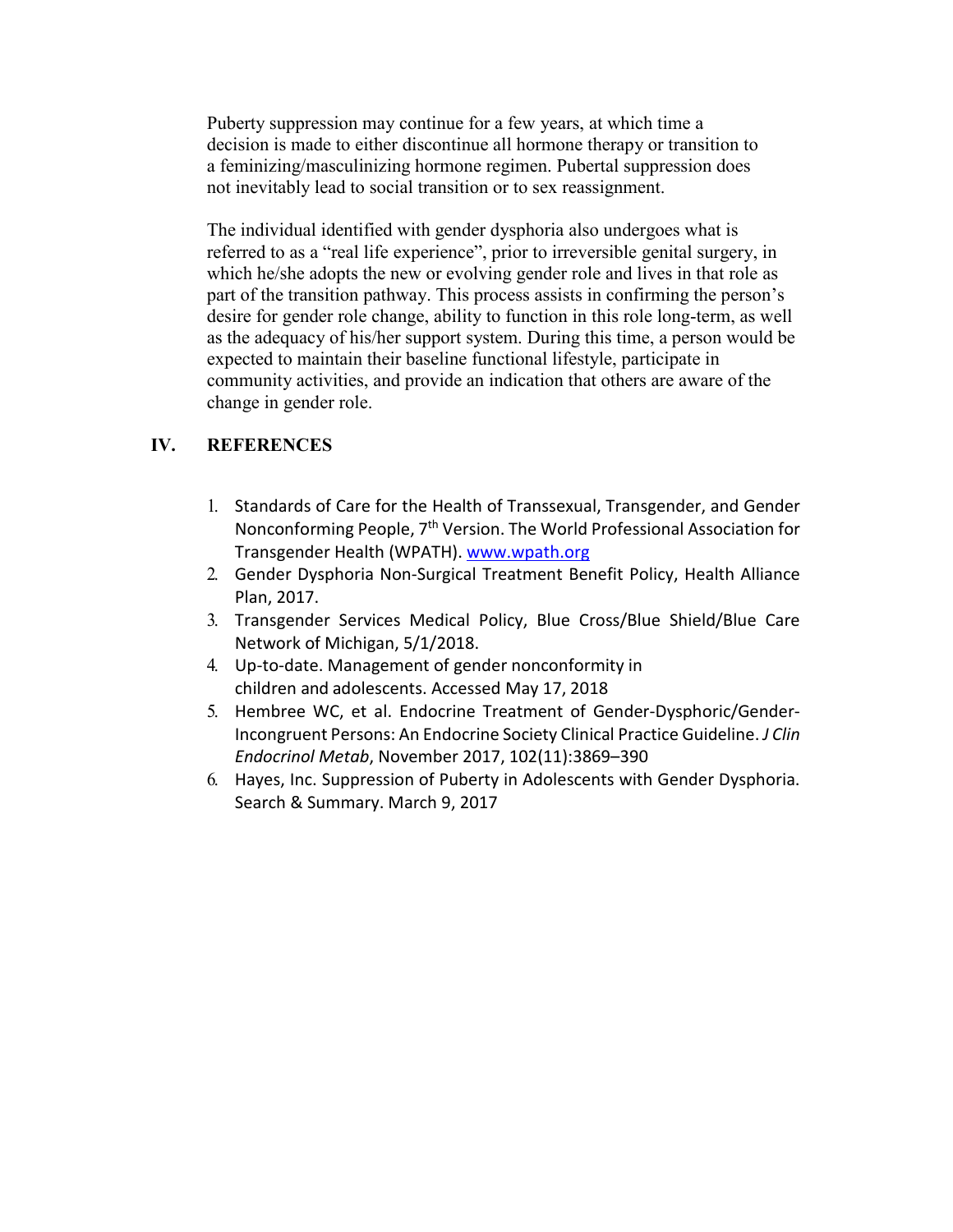#### **GENDER REASSIGNMENT SURGERY**

### **I. POLICY/CRITERIA**

**Gender reassignment surgery**, including pre- and post-surgical hormone therapy, is considered medically necessary when **ALL** of the following criteria are met:

- *1)* age 18 or older, *AND*
- *2)* has confirmed gender dysphoria, *AND*
- 3) is an active participant in a recognized gender identity treatment program, *AND*
- 4) capacity to make a fully informed decision and to consent fortreatment.

If medically necessary criteria for coverage for gender reassignment surgery are met, the following conditions of coverage apply.

A. Breast surgery (i.e., initial mastectomy, breast reduction) is considered medically necessary for female to male patients when there is one letter of support from a qualified mental health professional.

Note that a trial of hormone therapy is not a pre-requisite to qualifying for a mastectomy.

- B. Gonadectomy (Hysterectomy and salpingo-oophorectomy in female-tomale and orchiectomy in male-to-female patients) when **BOTH** of the following additional criteria are met:
	- *1.* Recommendation for sex reassignment surgery (i.e., genital surgery) by two qualified mental health professionals with written documentation submitted to the physician performing the genital surgery (At least one letter should be a comprehensive report). Two separate letters or one letter with two signatures is acceptable. One letter from a Master's degree mental health professional is acceptable if the second letter is from a psychiatrist or Ph.D. clinical psychologist, *AND*
	- 2. Documentation of at least 12 months of continuous hormonal sex reassignment therapy.
- C. Genital Reconstructive surgery (i.e., including colpectomy vaginectomy, urethroplasty, metoidioplasty with initial phalloplasty, scrotoplasty, and placement of a testicular prosthesis and erectile prosthesis in female to male patients; including colovaginoplasty penectomy,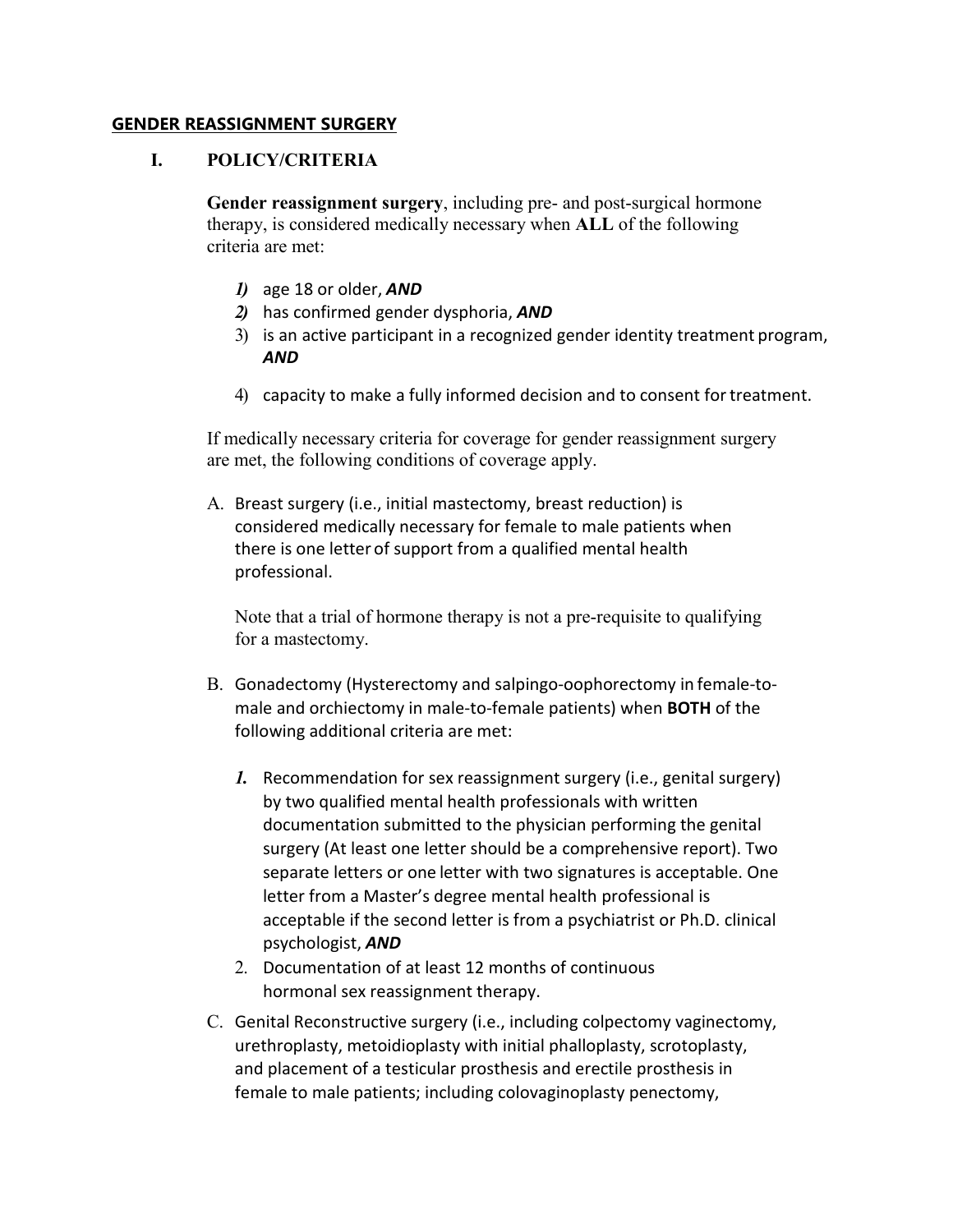vaginoplasty, labiaplasty, and clitoroplasty repair of introitus, construction of vagina with graft, coloproctostomy in male to female patients) when **ALL** of the following criteria are met:

- *1.* Recommendation for sex reassignment surgery (i.e., genital surgery) by two qualified mental health professionals with written documentation submitted to the physician performing the genital surgery (At least one letter should be a comprehensive report). Two separate letters or one letter with two signatures is acceptable. One letter from a Master's degree mental health professional is acceptable if the second letter is from a psychiatrist or Ph.D. clinical psychologist, *AND*
- *2.* Documentation of at least 12 months of continuous hormonal sex reassignment therapy (May be simultaneous with real life experience.), *AND*
- 3. The individual has lived within the desired gender role for at least 12 continuous months, which includes a wide range of life experiences and events (e.g., family events, holidays, vacations, season-specific work or school experiences), including notification to partners, family, friends, and community members (e.g., at school, work, other settings) of their identified gender.
- D. Procedures associated with gender reassignment surgery that are performed solely for the purpose of improving or altering appearance or self-esteem related to one's appearance, are considered cosmetic in nature and not medically necessary.

The following are considered cosmetic in nature and not medically necessary when performed as a component of a gender reassignment, even when there is a benefit for gender reassignment surgery (this list may not be all-inclusive):

- Blepharoplasty, brow reduction, brow lift
- Breast enlargement procedures, including augmentation mammoplasty, implants, and silicone injections of the breast
- Chin augmentation (reshaping or enhancing the size of the chin)
- Chin, nose, cheek implants
- Face lift, forehead lift
- Facial reconstruction for feminization or masculinization
- Forehead augmentation
- Gluteal and hip augmentation
- Hair reconstruction (removal or transplantation)
- Jaw/mandibular reduction or augmentation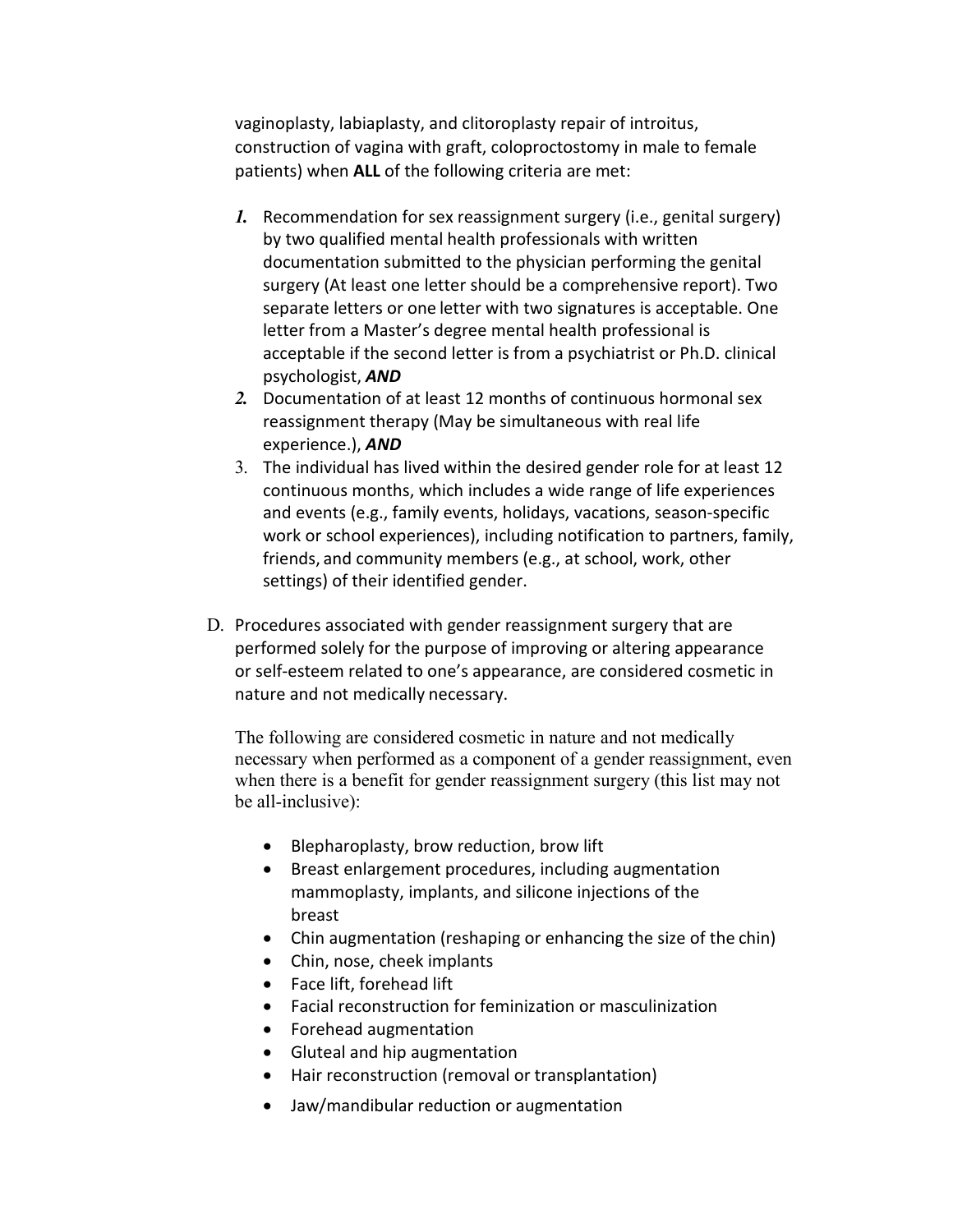- Liposuction, lipofilling
- Lip reduction or enhancement
- Mastopexy
- Nipple/areola reconstruction
- Pectoral implants
- Rhinoplasty
- Skin resurfacing (e.g. dermabrasion, chemical peel)
- Trachea shave (Adam's apple shaving) or reduction thyroid chondroplasty
- Voice modification surgery

Note on gender specific services for the transgender community: Gender-specific services may be medically necessary for transgender persons appropriate to their anatomy. Examples include:

- 1. Breast cancer screening may be medically necessary for female to male trans-identified persons who have not undergone a mastectomy.
- 2. Prostate cancer screening may be medically necessary for male to female trans-identified persons who have retained their prostate.

## **II. MEDICAL NECESSITY REVIEW**

 $\boxtimes$  Required  $\Box$  Not Required  $\Box$  Not Applicable

## **III. BACKGROUND**

Gender reassignment therapy includes all medical procedures relating to gender reassignment of both transgender (i.e., internal gender identity is incongruent with genetic sex) and people with disorders of sexual development (DSD) (formerly known as "intersex"). The individual who is genetically male but whose gender identity is female, and who assumes a female gender presentation and role is known as a transwoman; and the individual who is genetically female but whose gender identity is male, and who assumes a male gender presentation and role is known as a transman.

The term "gender reassignment surgery," also known as sexual reassignment surgery, may be used to mean either the reconstruction of male or female genitals, specifically, or the reshaping, by any surgical procedure, of a male body into a body with female appearance, or vice versa. Gender reassignment surgery is part of a treatment plan for gender dysphoria. Gender dysphoria is defined as discomfort or distress that is caused by a discrepancy between a person's gender identity and the person's assigned sex at birth (World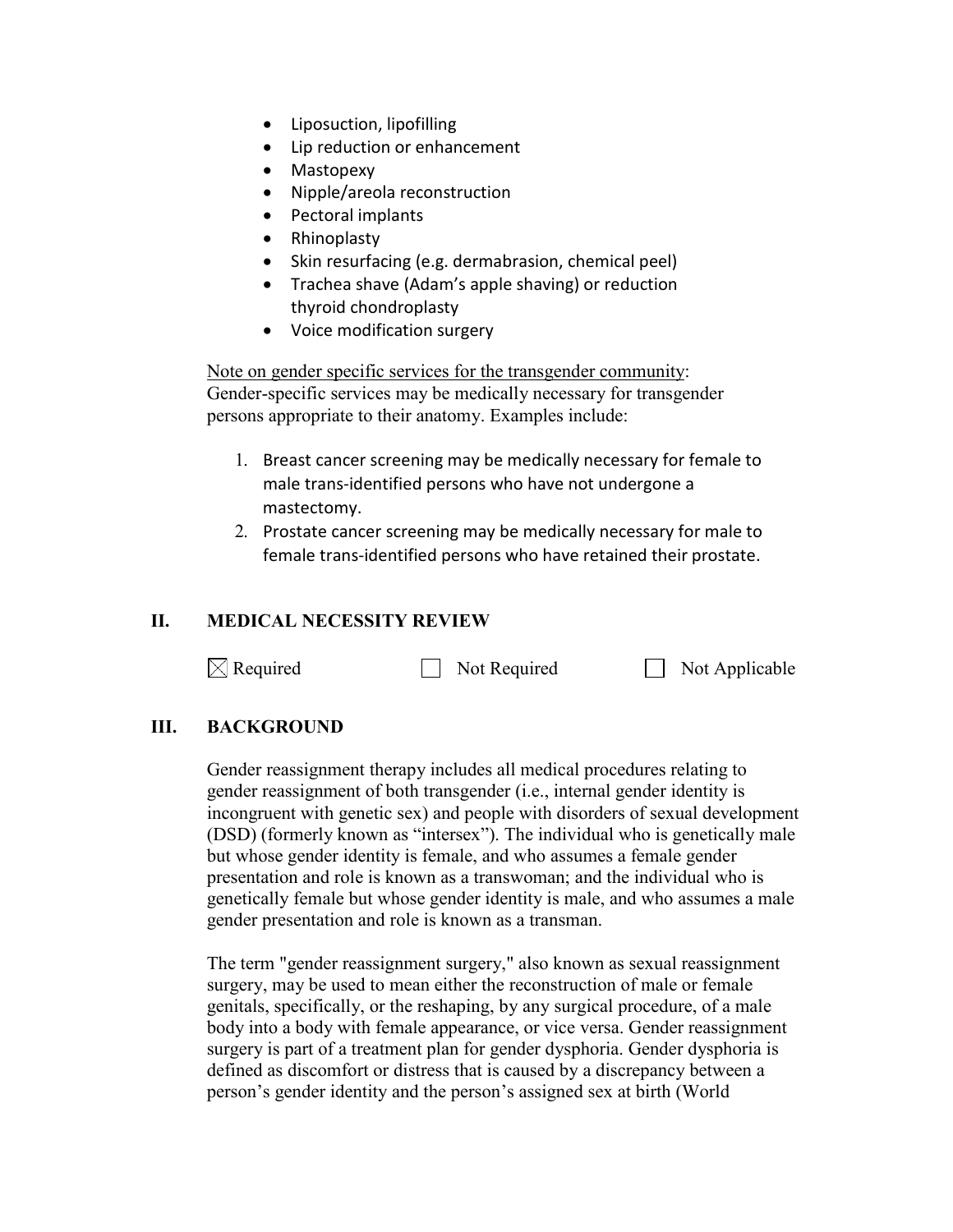Professional Association for Transgender Health [WPATH], 2012), including the associated gender role and/or primary and secondary sex characteristics. Gender dysphoria can be alleviated through various treatments, some of which involve a change in gender expression or body modifications, such as hormones and/or surgery.

Mental health professionals play a strong role in working with individuals with gender dysphoria as they need to diagnose the gender disorder and any co-morbid psychiatric conditions accurately, counsel the individual regarding treatment options, and provide psychotherapy (as needed) and assess eligibility and readiness for hormone and surgical therapy. Once the individual is evaluated, the mental health professional provides documentation and formal recommendations to medical and surgical specialists. Documentation recommending hormonal or surgical treatment should be comprehensive and include all of the following:

- individual's general identifying characteristics
- the initial and evolving gender, sexual and psychiatric diagnoses
- details regarding the type and duration of psychotherapy or evaluation the individual received
- documentation of the extent to which eligibility criteria have been met
- the mental health professional's rationale for hormone therapy or surgery
- the degree to which the individual has followed the standards of care and likelihood of continued compliance
- whether or not the mental health professional is a part of a gender team

After diagnosis of gender dysphoria is made, the therapeutic approach is individualized but generally includes three elements: sex hormone therapy of the identified gender, real life experience in the desired role, and surgery to change the genitalia and other sex characteristics.

Hormone replacement therapy (HRT) plays an important role in the gender transition process whereby biological males are treated with estrogens and antiandrogens to increase breast size, redistribute body fat, soften skin, decrease body hair, and decrease testicular size and erections. Biological females are treated with testosterone to deepen voice, increase muscle and bone mass, decrease breast size, increase clitoris size, and increase facial and body hair. In both sexes HRT may be effective in reducing the adverse psychologic impact of gender dysphoria. The individual identified with gender dysphoria also undergoes what is referred to as a "real life experience", prior to irreversible genital surgery, in which he/she adopts the new or evolving gender role and lives in that role as part of the transition pathway. This process assists in confirming the person's desire for gender role change, ability to function in this role long-term, as well as the adequacy of his/her support system. During this time, a person would be expected to maintain their baseline functional lifestyle, participate in community activities, and provide an indication that others are aware of the change in gender role.